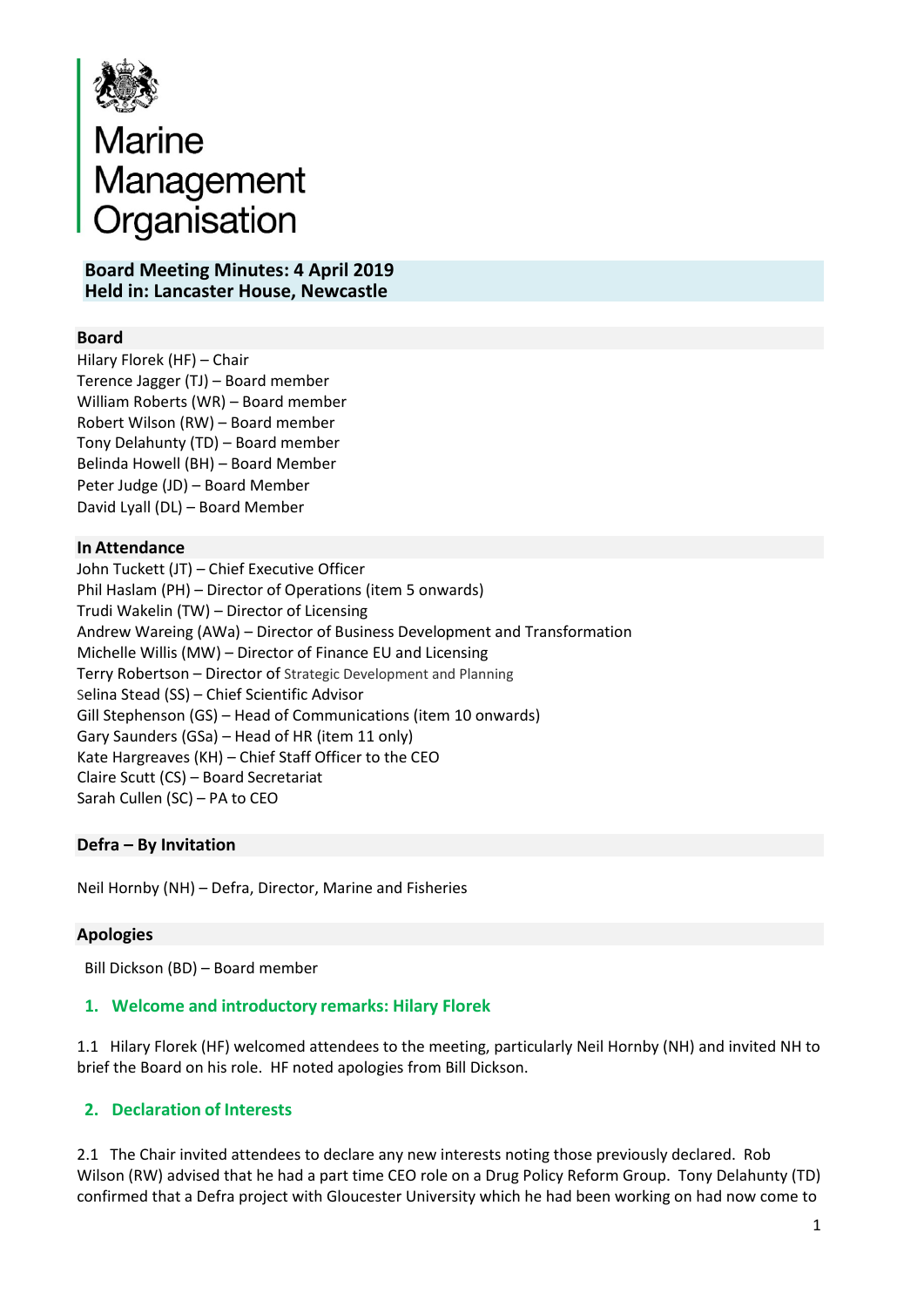an end.

# **3. Minutes of the 5 February Board meetings and actions update**

3.1 The Chair invited attendees to raise any points of accuracy in respect of the 5 February meeting minutes. No points of accuracy were raised in relation to the Minutes.

3.2 The Board noted that all actions from 5 February meeting were complete.

# **4. Matters arising from 21 March 2019 Audit and Risk Assurance Committee**

4.1 The Board noted the summary of business which had been circulated by the ARAC Chair in advance of the meeting.

4.2 William Roberts (WR) drew to the Board's attention the very high standard of interim accounts as well as the analytical review which had been described as exemplar by the National Audit Office (NAO).

4.3 WR advised that a number of audit reports had been circulated prior to the meeting and the Committee had not had sufficient time or capacity to deal with these. These reports would therefore be considered outside of Committee and the Committee would develop an approach with the Executive Team to avoid this happening in the future.

4.4 WR updated that a number of key external risks were discussed at the meeting John Tuckett (JT) advised that he would provide further information on these projects.

4.5 The ARAC Committee had discussed the process for the Annual Report and Accounts. TJ requested early sight of the Annual Report to allow Board members to feed in their comments.

4.6 On behalf of the Board, the Chair thanked the ARAC for the update.

#### **Action***: Annual Report to be circulated to Board members at the earliest opportunity for comment*

#### **5. Financial and Business Planning for 2019/20**

5.1 Terry Robertson (TR) introduced the paper noting that a lighter touch had been used to roll over the business plan from 18/19 to 19/20. TR noted that the Business Plan has been aligned to Defra Marine and Fisheries and was based on current planning assumptions; should changes occur, the plan would be updated and presented to the Board for approval.

5.2 Michelle Willis (MW) noted that the plan had used the strategic objectives to draw out projects, for example, Marine Licensing projects would be tracked and would evolve over the coming year as they move into business as usual activity.

5.3 MW updated that MMO budgets were a feature of the constraints of the business plan noting there had been funding pressures and that this was the final year of SR15. MW further advised that the Tranche 4 bid had been successful.

5.4 MW advised that one of the challenges in the coming financial year would be staff pay, noting a current staff attrition rate of 8-9%. To mitigate this, MW commented that the Executive team have looked at a process to make savings on travel and subsistence as well as in other areas.

5.5 The Board engaged in discussion on the detail of the paper, specifically on the supporting financial tables. MW agreed to discuss the finances in more detail with WR outside of the Board meeting.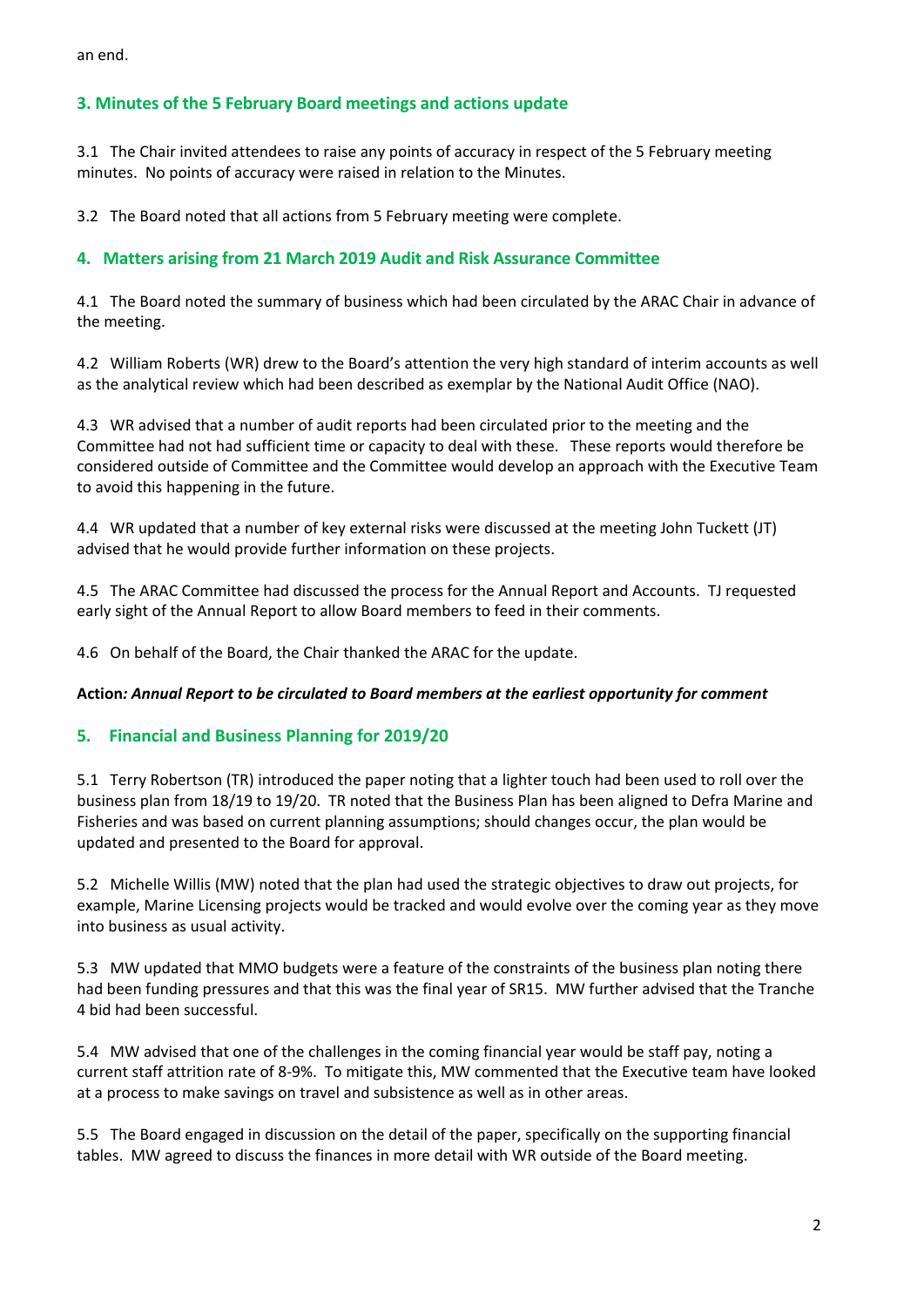5.6 Terence Jagger (TJ) requested that the outputs and KPI's were reviewed to ensure that they are aspirational and stretching for the organisation.

5.7 WR queried the deadline for the Business Plan and JT advised that this was the first occasion that he could recall that a version of the Business Plan with some financial assumptions had been ready in the first week of the financial year. TR advised that the Business Plan would be published internally and on the Defra website.

5.8 HF asked for Board to confirm their approval for the Business Plan. The Board confirmed their agreement to the broad direction of travel noting this was an early iteration of the plan.

#### *Action: MW agreed to discuss the finances in more detail with WR outside of the Board meeting*

#### *Action: TR/MW to review the outputs and KPI's to ensure that they are aspirational and stretching*

#### **6. Performance, Finance and Risk Pack**

6.1 The Board noted the Performance and Finance Report until the end of February 2019. JT pointed out that MMO were on track to meet a significant proportion of their key performance indicators which was a huge achievement given the politically uncertain environment.

6.2 JT highlighted some risks of meeting KPIs as a result of resources being redirected to other activity.

6.3 JT also drew the Board's attention to the summary provided on the status of Change Programmes.

6.4 MW advised the Board of the financial position for the period ending 28 February 2019. MW explained that income was higher than the forecast agreed as part of the Mid-Year Review.

6.5 RW raised the pressure on staff in relation to workload as well as carrying staff vacancies, also noting the attrition rate of 9%.

6.6 The Board also discussed enhancing stakeholder engagement and TW advised that the Marine Licensing team were exploring how they could increase engagement with hard to reach groups.

6.7 The Board went on to discuss the issues highlighted for their information specifically noting updates on the demersal landing obligations, the Strategic Working Group and the Blue Belt programme.

6.8 TJ raised the fact that he had recently chaired a break out session at a Natural Capital Conference advising that the work of the MMO was well regarded by attendees.

6.9 AW was grateful for the opportunity to comment on the huge portfolio of activity on-going with the Marine Pioneer project and reinforced that Aisling Lannin (AL) was currently the sole resource working on this project. AL was communicating her learning and it was hoped that with access to funding some additional resource could be added to strengthen this team.

6.10 WR commented that he had attended one of the recent Marine Planning Workshops and had found the whole day to be engaging and informative.

6.11 The Board were asked to formally endorse the annual Health, Safety and Wellbeing report, noting a decrease in reported incidents across the organisation. Secretariat took an action to ask the Health Safety and Wellbeing Business Partner to attend the next available meeting and to be invited to update at Board meetings on a regular basis. The Board confirmed their formal endorsement of the report.

6.12 Finally, TR gave an update on the outputs from the Strategic Working Group who had held their first meeting in March and had subsequent meetings arranged in May, June and July. The group had agreed a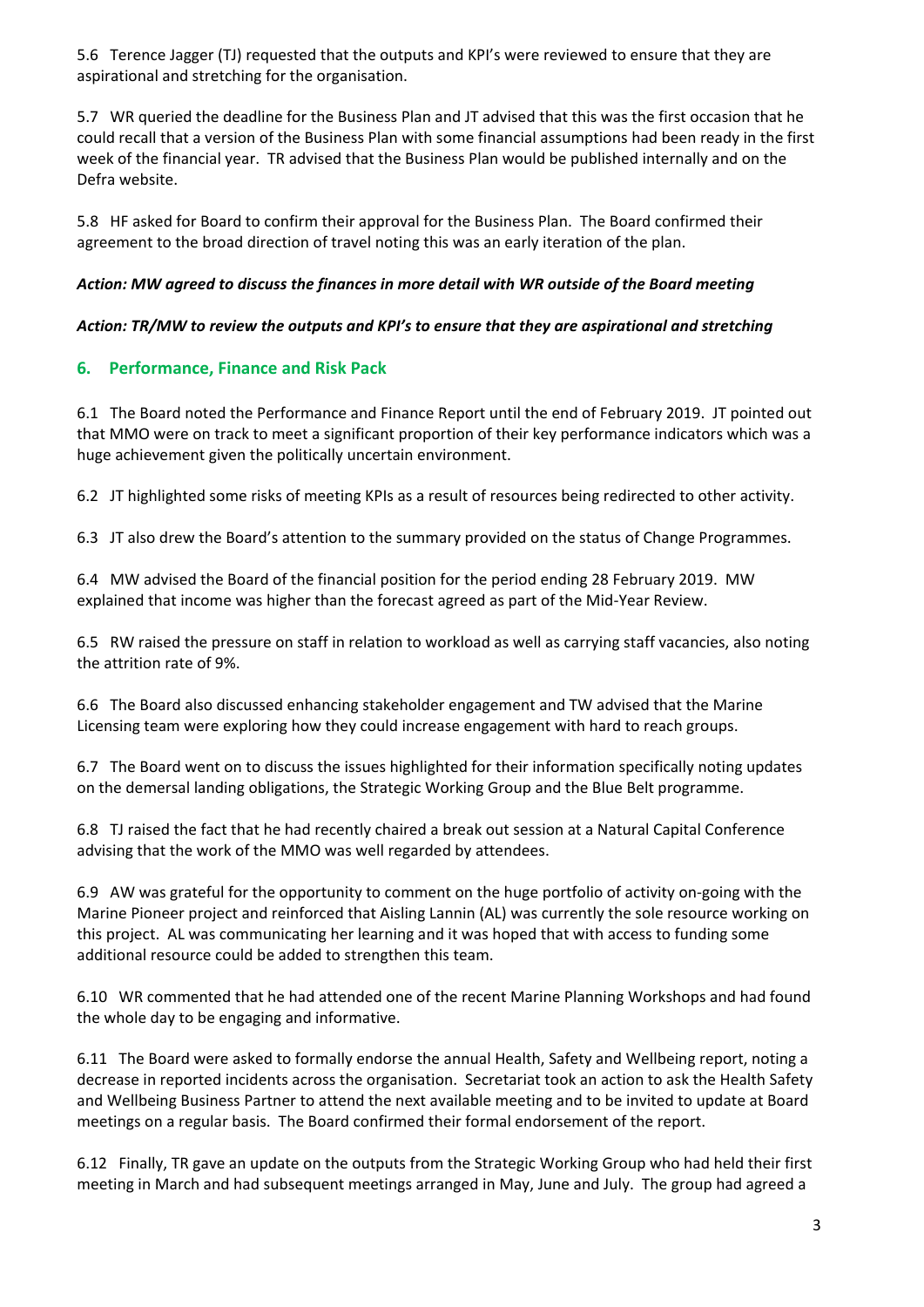terms of reference and a route forward. At their next session they would be discussing a strategic analysis of the organisation. The Board requested some definitive timings to be provided at the next update.

6.13 TR presented the Corporate Risks and Issues to the Board drawing the Board's attention to the fact that the top 3 risks identified were new and inviting any questions.

6.14 The Board engaged in discussion on the 'People' risk and noted the Financial Risks for 2019/20.

*Action: Secretariat to ask the Health Safety and Wellbeing Business Partner to attend the next available meeting and to be invited to update to Board meetings on a regular basis.*

#### *Action: The Board requested some definitive timings for the outputs of the Strategic Working Group to be provided at the next meeting*

# **7. Communications Update**

7.1 Gill Stephenson (GS) attended the meeting to provide an update on Communications.

7.2 GS advised that a key success for the team had been working with the Defra Strategic Communications team. This close alignment had resulted in positive customer feedback despite changing sands.

7.3 GS commented that the next few weeks would be pivotal providing further details on key projects. GS updated that two long standing team members had recently left the MMO Communications Team on promotion and she expected these roles to be filled by June of this year.

7.4 HF offered congratulations to GS who would shortly embark on maternity leave. The Board commented that they were grateful for the update and pleased that Communications had a prominent position on Board agendas.

#### **8. People Survey Follow up**

8.1 Gary Saunders (GSa) attended the meeting to provide an update on how the results of the 2018 People Survey were being taken forward.

8.2 GSa confirmed that the Top Place to Work Forum (TPTWF) were doing some further research on the staff feedback and individual teams had taken forward initiatives to tackle issues highlighted by their staff. In terms of corporate responses, Dignity at Work training for all staff had been rolled out as well as a new Learning and Development policy having been introduced.

8.3 The Board asked how they could support the Executive in dealing with the responses. Suggestions included spending time with staff before or after Board meetings, participating in meetings e.g. TPTWF and arranging an event so staff can find out more about the work of the Board.

8.4 TD raised the fact that on matters of Pay and Reward, some staff in particular geographical areas did not feel valued. MW advised that the Pay Remit was set by Cabinet Office however the Remuneration Committee would be exploring available options at their next meeting in May.

# **9. Board and Committee Forward Look**

9.1 The Board noted the forward look of business.

#### **10. Next meeting: Board meeting 18 June 2019 – Newcastle**